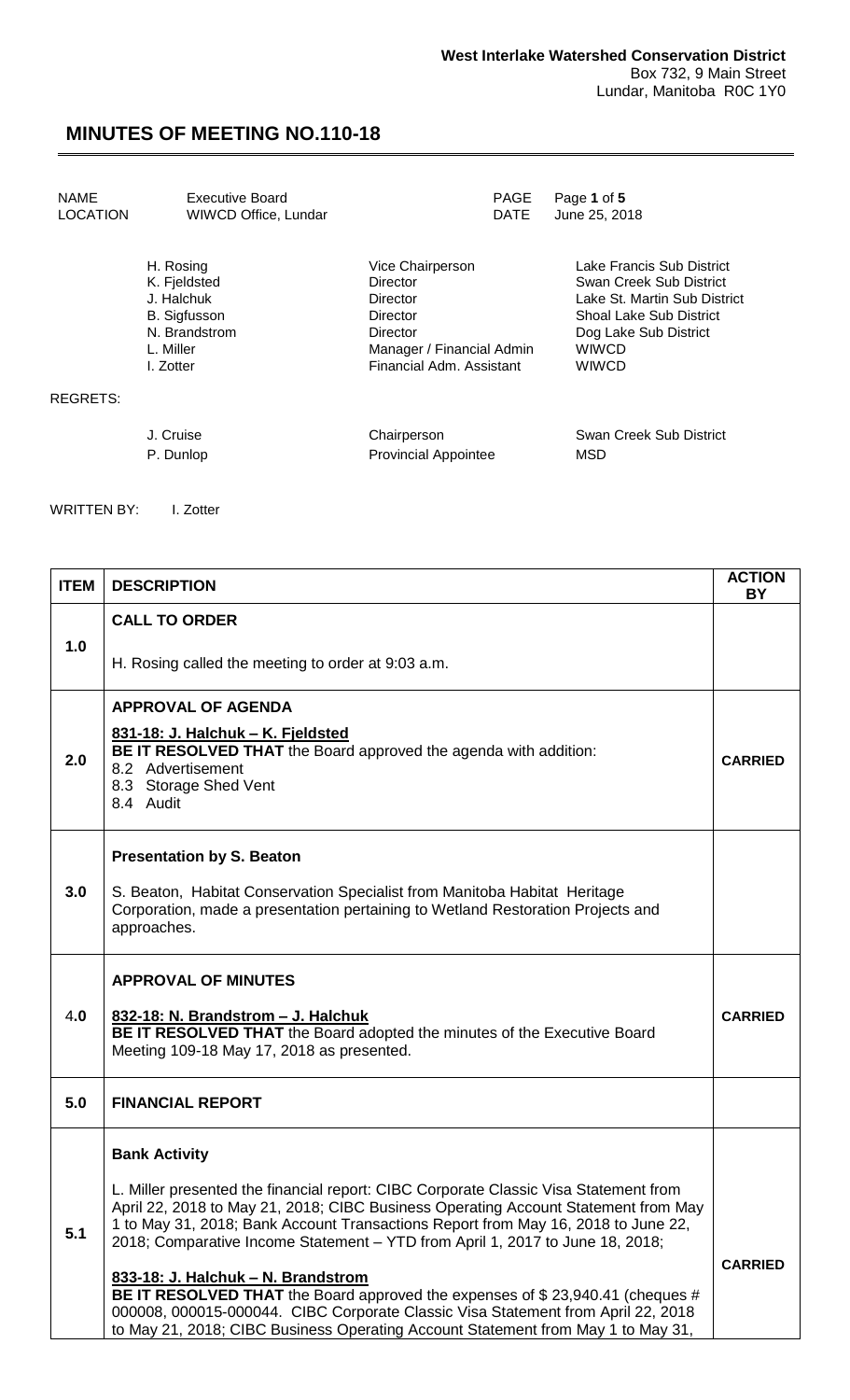| <b>NAME</b> | Page 2 of 5<br><b>Executive Board</b><br>PAGE<br>LOCATION<br>June 25, 2018<br>WIWCD Office, Lundar<br>DATE                                                                                                                                                                                                                                                                                                                                                                                                                                                                                                                                                                                                                                                                                                                                       |                |
|-------------|--------------------------------------------------------------------------------------------------------------------------------------------------------------------------------------------------------------------------------------------------------------------------------------------------------------------------------------------------------------------------------------------------------------------------------------------------------------------------------------------------------------------------------------------------------------------------------------------------------------------------------------------------------------------------------------------------------------------------------------------------------------------------------------------------------------------------------------------------|----------------|
|             | 2018; Bank Account Transactions Report from May 16, 2018 to June 22, 2018;<br>Comparative Income Statement - YTD from April 1, 2017 to June 18, 2018;                                                                                                                                                                                                                                                                                                                                                                                                                                                                                                                                                                                                                                                                                            |                |
| 6.0         | <b>SUB DISTRICT RECOMMENDATIONS</b><br>The date of the Sub District Meetings will be discussed at next Executive Meeting                                                                                                                                                                                                                                                                                                                                                                                                                                                                                                                                                                                                                                                                                                                         |                |
| 7.0         | <b>OLD BUSINESS</b>                                                                                                                                                                                                                                                                                                                                                                                                                                                                                                                                                                                                                                                                                                                                                                                                                              |                |
| 7.1         | Integrated Watershed Management plan (IWMP)<br>The meeting of the Project Management Team (PMT) members took place on June 11,<br>2018. Members reviewed the Proof, and made adjustments. Draft sent to printing<br>company. Next meeting will be scheduled at later date.                                                                                                                                                                                                                                                                                                                                                                                                                                                                                                                                                                       |                |
| 7.2         | <b>Winter Watering System Applications</b><br>Winter Off Site Watering System, installed by M Emilson cannot be considered as a<br>Winter Watering System at current stage. Some modifications must be completed first in<br>order to provide financial assistance. Letter sent to the applicant with a request to contact<br>WIWCD Manager to discuss required modifications. Respond has not been received at<br>this time.<br>K. Kallstrom at the end of completion of his Winter Off Site Watering System Project.<br>WIWCD received two new applications for the Winter Off Site Watering System. One<br>site was inspected and found suitable.<br>834-18: B. Sigfusson - N. Brandstrom<br>BE IT RESOLVED THAT the Board approved B. Johnson application for the Winter Off<br>Site Watering System.<br>835-18: B. Sigfusson - K. Fjeldsted | <b>CARRIED</b> |
|             | BE IT RESOLVED THAT the Board approved P. Allen application for the Winter Off Site<br>Watering System, pending on the inspection.                                                                                                                                                                                                                                                                                                                                                                                                                                                                                                                                                                                                                                                                                                               | <b>CARRIED</b> |
| 7.3         | <b>Hatchery Drain</b><br>Staff to contact M. Lowdown and to invite him to next Executive Meeting to present the<br>updates on Hatchery Drain Project and Fish Ladder at Burnt Lake.<br>To contact representatives from Ducks Unlimited Canada (DU) to inquire about<br>modification, installed by DU to the Fish Ladder.                                                                                                                                                                                                                                                                                                                                                                                                                                                                                                                         |                |
| 7.4         | <b>Well Sealing</b><br>Work order was issued to seal two flowing wells in question and to extend well casing in<br>Dog Lake Sub District. Two new applications for Well Water Protection Program have<br>been submitted and approved.                                                                                                                                                                                                                                                                                                                                                                                                                                                                                                                                                                                                            |                |
| 7.5         | Winter Off Site Watering System Check List<br>The Board presented with a list of suggestions provided by R. Bernard. The Board<br>Members will review the suggestions and will discuss them at next Executive Meeting.                                                                                                                                                                                                                                                                                                                                                                                                                                                                                                                                                                                                                           |                |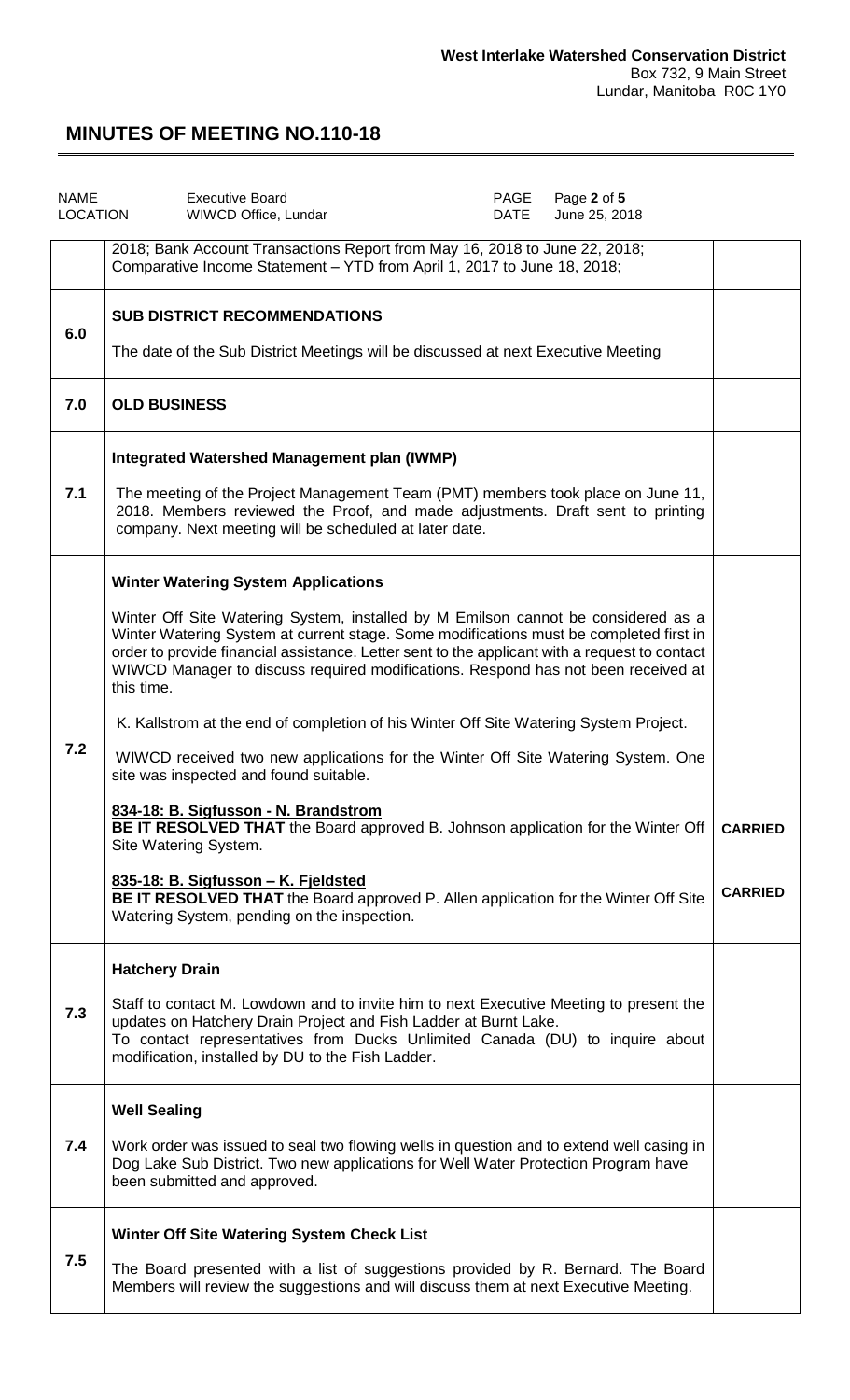| <b>NAME</b><br><b>LOCATION</b> | <b>Executive Board</b><br>WIWCD Office, Lundar                                                                                                                                                                                                                                                                                                                                                                                                                                                                                                                                             | PAGE<br><b>DATE</b> | Page 3 of 5<br>June 25, 2018 |                |
|--------------------------------|--------------------------------------------------------------------------------------------------------------------------------------------------------------------------------------------------------------------------------------------------------------------------------------------------------------------------------------------------------------------------------------------------------------------------------------------------------------------------------------------------------------------------------------------------------------------------------------------|---------------------|------------------------------|----------------|
| 7.6                            | <b>Lundar Fair</b><br>The WIWCD promoted services offered through the programming during Lundar Fair<br>Days.                                                                                                                                                                                                                                                                                                                                                                                                                                                                              |                     |                              |                |
| 7.7                            | <b>Water Festival</b><br>2018 Annual Water Festival took place on June 14, 2018 in Moosehorn. Students from<br>Gypsumville school, Alf Cuthbert School and Ashern Central School attended the<br>event. Thirty two (32) students served in the morning and seventy eight (78) students<br>participated in the afternoon. Positive feedback received from Ashern Central School<br>teachers.                                                                                                                                                                                                |                     |                              |                |
| 7.8                            | <b>WIWCD Truck Repairs</b><br>Truck repairs were completed by the Lundar Garage, invoice for \$1,469.81 has been<br>submitted and paid.<br>Staff to find out information pertaining to possible options to fund the purchase of a new<br>truck.                                                                                                                                                                                                                                                                                                                                            |                     |                              |                |
| 8.0                            | <b>NEW BUSINESS</b>                                                                                                                                                                                                                                                                                                                                                                                                                                                                                                                                                                        |                     |                              |                |
| 8.1                            | <b>Policy</b><br>Staff completed Accessible Customer Service Standard Training presented by<br>Community Futures (West Interlake) and obtained Certificates of completion.<br>Staff to explore possibilities to collaborate with other non for profit organizations in the<br>area to set up a training for members.<br>Sample Policy for Providing Accessible Goods, Services or Facilities for the Accessibility<br>for Manitobans Act to be presented to the Board at next executive meeting.<br>Staff to provide the Board with more information pertaining Severance Pay in Manitoba. |                     |                              |                |
| 8.2                            | <b>Advertisement</b><br>WIWCD placed an advertisement in the Express News and Interlake Spectator for the<br><b>Community Event</b>                                                                                                                                                                                                                                                                                                                                                                                                                                                        |                     |                              |                |
| 8.3                            | <b>Storage Shed Vent</b><br>WIWCD received a quote for the installation of vents on the Storage Shed.<br>836-18: J. Halchuk - B. Sigfusson<br>BE IT RESOLVED THAT the Board approved a quote for \$650.00 to install 2 vents and<br>air intake on the Storage Shed.                                                                                                                                                                                                                                                                                                                        |                     |                              | <b>CARRIED</b> |
| 8.4                            | <b>Audit</b><br>837-18: B. Sigfusson - N. Brandstrom<br><b>BE IT RESOLVED THAT</b> that the Board accepted presented audited financial<br>statements                                                                                                                                                                                                                                                                                                                                                                                                                                       |                     |                              | <b>CARRIED</b> |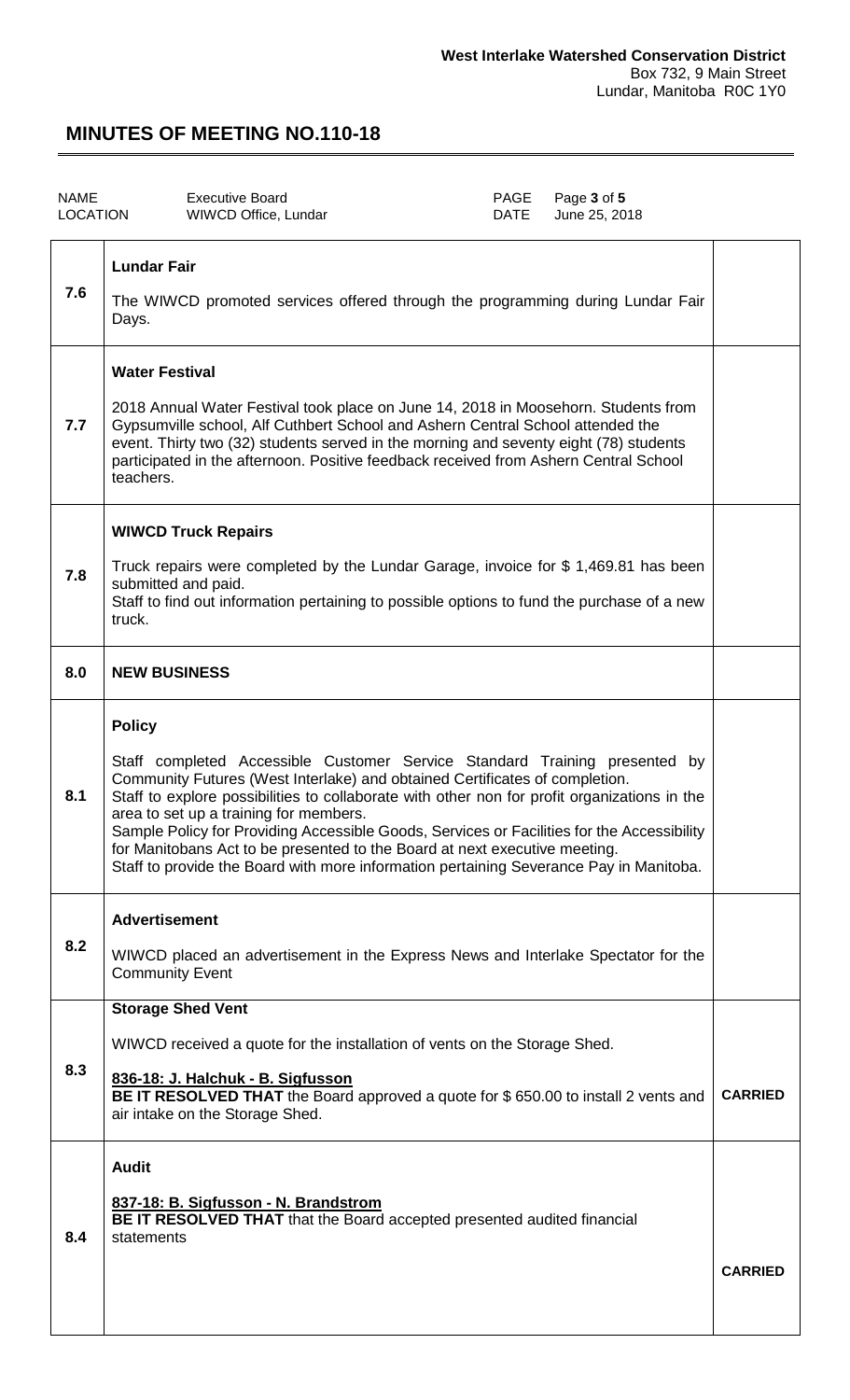T

### **MINUTES OF MEETING NO.110-18**

| NAME     | Executive B |
|----------|-------------|
| LOCATION | WIWCD Off   |

T

oard<br>
ice, Lundar **Name 25, 20**<br>
DATE
June 25, 20 June 25, 2018

| 9.0  | <b>REPORTS</b>                                                                                                                                                                                                                                                                                                                                                                                                                                                                                                                                                                                                                                                                                                                                                                                                                                                                                                                                                                                                                                                                                                                                                                                                                                                                                                                                                                                                                                                                                   |                |
|------|--------------------------------------------------------------------------------------------------------------------------------------------------------------------------------------------------------------------------------------------------------------------------------------------------------------------------------------------------------------------------------------------------------------------------------------------------------------------------------------------------------------------------------------------------------------------------------------------------------------------------------------------------------------------------------------------------------------------------------------------------------------------------------------------------------------------------------------------------------------------------------------------------------------------------------------------------------------------------------------------------------------------------------------------------------------------------------------------------------------------------------------------------------------------------------------------------------------------------------------------------------------------------------------------------------------------------------------------------------------------------------------------------------------------------------------------------------------------------------------------------|----------------|
| 9.1  | Chairperson<br>N/A                                                                                                                                                                                                                                                                                                                                                                                                                                                                                                                                                                                                                                                                                                                                                                                                                                                                                                                                                                                                                                                                                                                                                                                                                                                                                                                                                                                                                                                                               |                |
| 9.2  | <b>MCDA Rep Report</b><br>MCDA Rep presented verbal report                                                                                                                                                                                                                                                                                                                                                                                                                                                                                                                                                                                                                                                                                                                                                                                                                                                                                                                                                                                                                                                                                                                                                                                                                                                                                                                                                                                                                                       |                |
| 9.3  | <b>Manager Report</b><br>Manager verbally reported to the Board on current activities of the WIWCD                                                                                                                                                                                                                                                                                                                                                                                                                                                                                                                                                                                                                                                                                                                                                                                                                                                                                                                                                                                                                                                                                                                                                                                                                                                                                                                                                                                               |                |
| 10.0 | <b>IN CAMERA DISCUSSION</b><br>N/A                                                                                                                                                                                                                                                                                                                                                                                                                                                                                                                                                                                                                                                                                                                                                                                                                                                                                                                                                                                                                                                                                                                                                                                                                                                                                                                                                                                                                                                               |                |
| 11.0 | <b>CORRESPONDENCE</b><br>$\triangleright$ The official letter from Minister Rochelle Squires informing that \$ 200,00<br>has been allocated to the WIWCD for the 2018-19 fiscal year;<br>The email from D. Nicklin, Senior water Resource Officer, inquiring about<br>➤<br>attendance and delegation at future Meeting;<br>Request from Crown Lands and Property Agency to provide comments<br>➤<br>pertaining Crown Land General Permit # 72442. The Board has no<br>comments or objections;<br>$\triangleright$ Email from P. Watson regarding upcoming open house meetings held by<br>Manitoba Infrastructure on June 19, 21 and July 3;<br>> Email pertaining introduction of Hudson Grade Controls company and<br>their products;<br>Information from Association of Manitoba Municipalities regarding<br>≻<br>insurance program related to Firework Displays;<br>Request from Community and Regional Branch to provide comments<br>pertaining Subdivision Application # 4206-18-7737. The Board has no<br>comments or objections;<br>> Email from D. Leitold informing that Green Kids Inc. is currently working<br>on the development of Watershed Workshop for the WIWCD;<br>$\triangleright$ Email from E. Dunbar pertaining external funding opportunities for<br>municipalities, where CDs may be able to partner on projects through their<br>member municipalities;<br>> Information regarding Open House Events for Lake Manitoba and Lake<br>St. Martin Outlet Channels Projects. |                |
|      | <b>NEXT MEETING:</b>                                                                                                                                                                                                                                                                                                                                                                                                                                                                                                                                                                                                                                                                                                                                                                                                                                                                                                                                                                                                                                                                                                                                                                                                                                                                                                                                                                                                                                                                             |                |
| 12.0 | <b>July 19, 2018</b><br>$9:00$ A.M.<br><b>WIWCD Office, Lundar</b>                                                                                                                                                                                                                                                                                                                                                                                                                                                                                                                                                                                                                                                                                                                                                                                                                                                                                                                                                                                                                                                                                                                                                                                                                                                                                                                                                                                                                               |                |
| 13.0 | <b>ADJOURNMENT</b><br>838-18 B. Sigfusson - J. Halchuk<br>BE IT RESOLVED THAT we adjourn at 12:58 p.m.                                                                                                                                                                                                                                                                                                                                                                                                                                                                                                                                                                                                                                                                                                                                                                                                                                                                                                                                                                                                                                                                                                                                                                                                                                                                                                                                                                                           | <b>CARRIED</b> |
|      |                                                                                                                                                                                                                                                                                                                                                                                                                                                                                                                                                                                                                                                                                                                                                                                                                                                                                                                                                                                                                                                                                                                                                                                                                                                                                                                                                                                                                                                                                                  |                |